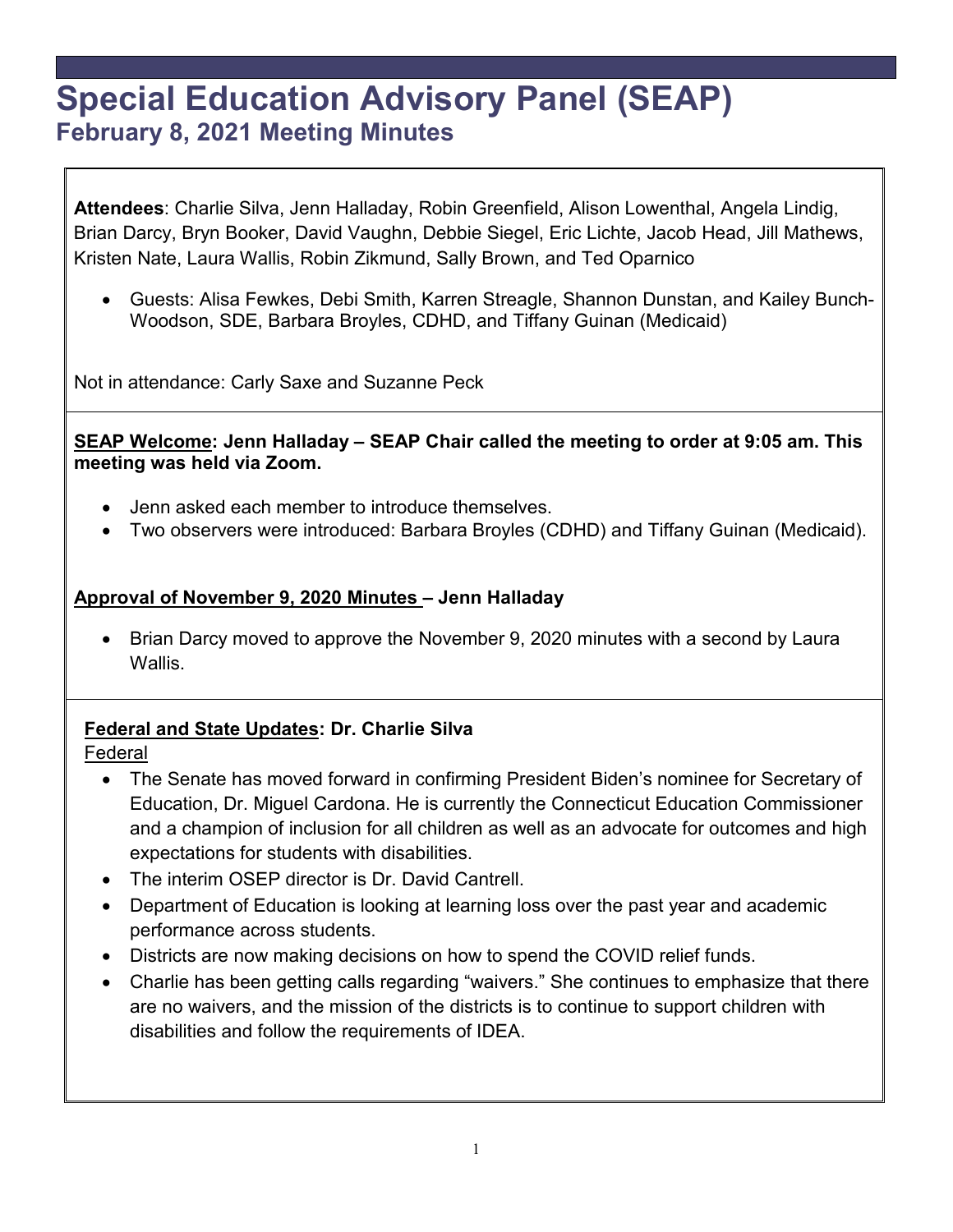## State

- The Legislature has voiced concern for the social-emotional well-being of students. Additional funds have been added to the education budget. There has been no pushback or questions about the use of the funds.
- OSEP has changed their monitoring system (Differential Monitoring System 2.0). They have broken states into cohorts, but issues with the system have presented a challenge and may impact the current timeline for submission.
- Prior to the outgoing OSEP director leaving her position, she had put a focus on retaining special education personnel. Her team created resources that are now on the ITC and were sent to all SPED directors in Idaho. Brenda will send a link to the committee.
- Charlie indicated that the Department is expecting additional funding from the US Department of Education. That would mean more funds for school districts and the SDE. Brian Darcy also said there is a recommendation to reinstate the 5% holdback that the SDE, all schools, and agencies were required to impose last year.
- There is discussion in Washington DC that IDEA may be reauthorized during the next 4 years. If so, the SDE will be looking to SEAP to play a major role for input.

## **Breakout Groups**

Panel members were divided into three groups to revisit the questions discussed at the November meeting related to COVID-19.

- 1. How is hybrid education working in your school district, and what does this look like?
- 2. What kind of supports do teachers, schools, and families need to enhance hybrid learning, and what strategies could we use to help teachers and students deal with COVID?
- 3. What solutions are working in your School District?

Each group again reported briefly on their individual experiences, district issues, and needed supports.

Comments included:

- Online instruction remains challenging, particularly for students in special education.
- The Family Engagement program at the SDE is trying to look at different approaches in working with parents of children K-12. Also focusing on foster care.
- The issues of student's mental health in both in general and special education continues to be an issue.
- Parents have reported that there is no follow-through with IEPs.
- There is a wide range of how districts are providing services length of face-to-face and online.
- Parents reported that teachers are more responsive to emails than in the past.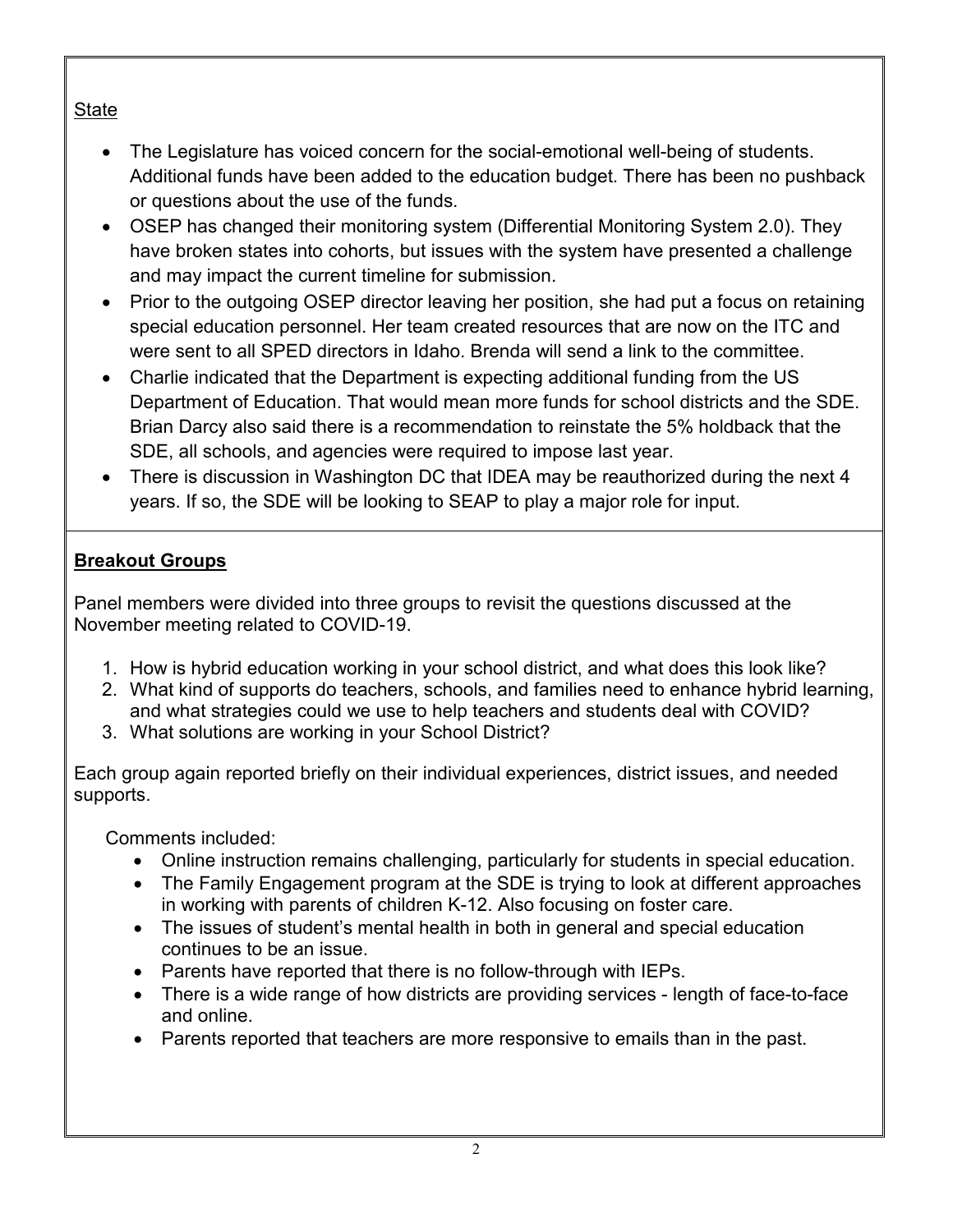## **Idaho Pyramid Collaboration Project - Shannon Dunstan, SDE**

- Ms. Dunstan reported that applications for the Idaho Pyramid Collaboration Project are open until March 15, 2021.
- The project is a social-emotional program for early childhood settings and provides coaching and technical assistance to chosen sites.
- A short promotional video was presented with a request for feedback from SEAP. The feedback for the clip was positive, and members offered their ongoing support.
- Kailey Bunch-Woodson is the evaluator on the project and has created a quarterly report that includes benchmarks, implementation levels, and levels of support.
- Ms. Dunstan asked SEAP members who else should be provided with information about the program. Suggestions included Central District Health and any other statewide and regional health programs.

# **Cultivating Readers, Resources, and Website Feedback – Kailey Bunch-Woodson, SDE**

- Ms. Bunch-Woodson described the "Cultivating Readers" program that coordinates with the SpDg as a personnel development project. The purpose of the project is to improve the reading skills of students with disabilities through a system of coaching and technical assistance to special/general education teachers, administrators, and parents.
- Applications are open until March 15th. Districts who are accepted will participate in the project over a period of four years.
- Ms. Bunch-Woodson showed a short video that demonstrated the goal of the project and asked for feedback as to the design of the video.
- There was a discussion on adding additional schools such as charter schools to the project as well as a question if substitutes would be paid during training. There are funds to pay substitutes for districts who participate in the project.

# **SEAP Membership – Jenn Halliday (SEAP Chair)**

- Several members have reached their 3-year membership term expiration and will need to apply to continue as a SEAP member.
- There was a discussion on who would reapply and who would give up their position.
- There is a need for additional parents. Four parents have applied and will begin on SEAP in September.
- Any agency personnel whose term is up should also submit an application.
- Membership will be discussed again at the May meeting.